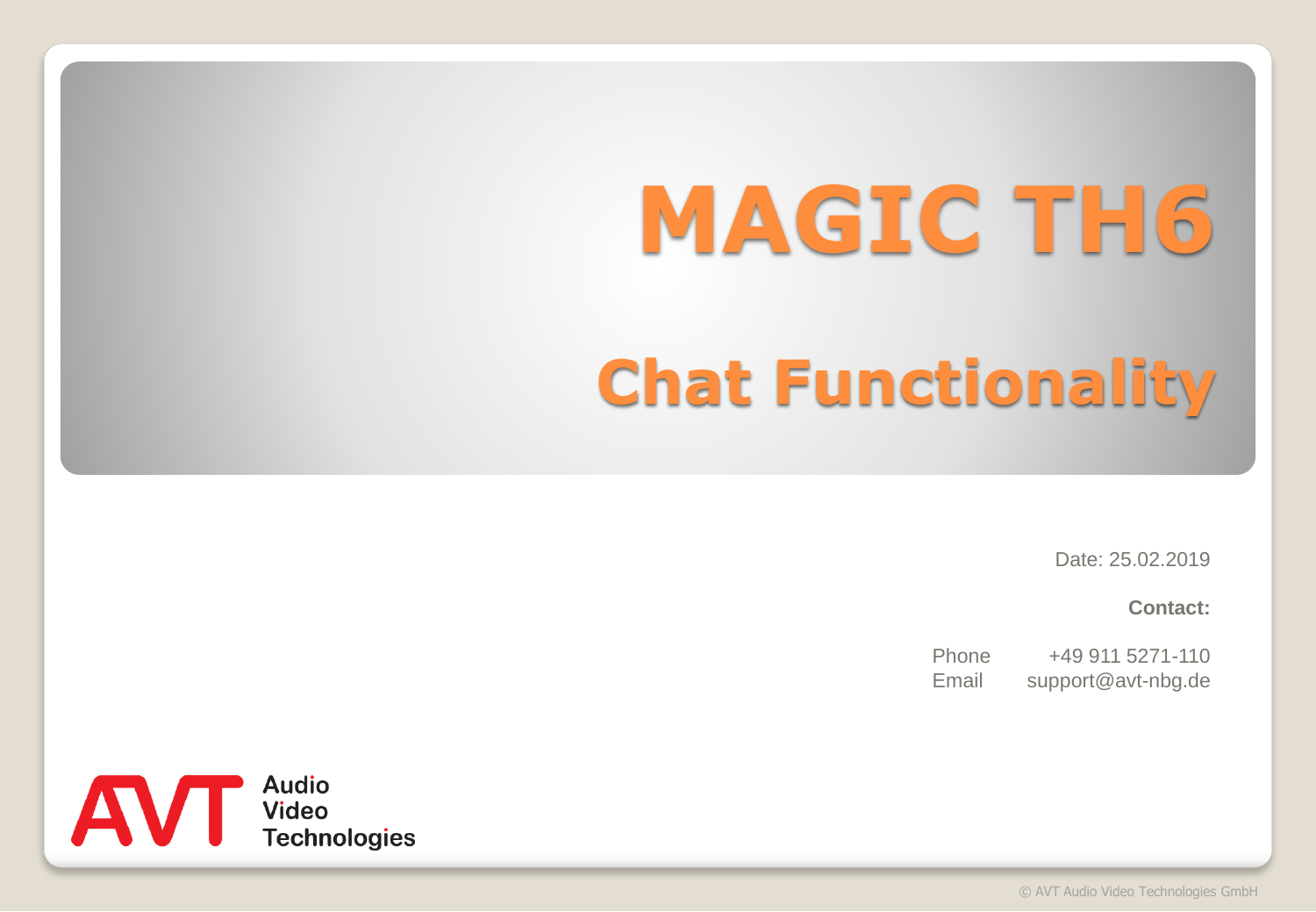#### **Basics**

- Chat is available with software version V 3.030
- Chat can be configured for each control PC
- **Up to 8 x PCs can control MAGIC TH6**
- Configuration
	- **ELOCAL Settings**
	- **Operation Settings**
- Operation
	- **Chat is realised as additional list, called Chat**
	- **Free positioning, adjustable size**

## **Chat Functionality**

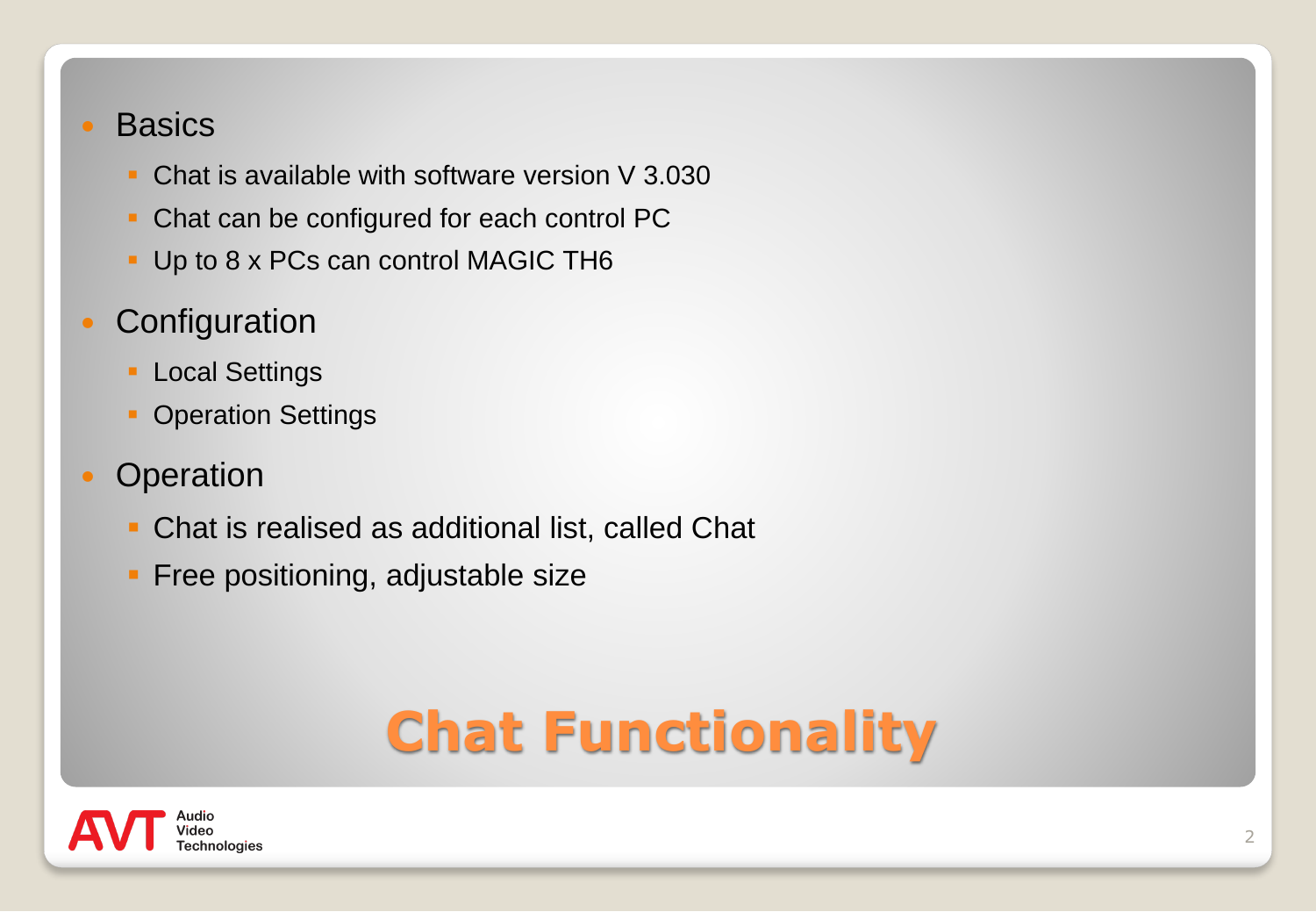#### Chat

- Select "Show Chat": Enables the chat list
- Select "Play file" and enter the location where the file is stored: A stored file (wave file) will be played to indicate the reception of a chat
- Select "Flash": The chat list will be flashed to indicate the reception of a chat.
- Select "Pop up window": The chat window pops up when a chat message arrives.

|                         | Window Parameters   PRETALK Streaming   Chat | Settings Location |     |           |          |
|-------------------------|----------------------------------------------|-------------------|-----|-----------|----------|
| Chat                    |                                              |                   |     |           |          |
| Show Chat               |                                              |                   |     |           |          |
| On new message          |                                              |                   |     |           |          |
| $\sqrt{}$ Play file     | C:\Users\peter\audio\s-d-2.wav               |                   |     |           | $\cdots$ |
| $\vee$ Flash            |                                              |                   |     |           |          |
| $\sqrt{}$ Pop up window |                                              |                   |     |           |          |
|                         |                                              |                   |     |           |          |
|                         |                                              |                   |     |           |          |
|                         |                                              |                   |     |           |          |
|                         |                                              |                   |     |           |          |
|                         |                                              |                   |     |           |          |
|                         |                                              |                   |     |           |          |
|                         |                                              |                   |     |           |          |
|                         |                                              |                   |     |           |          |
|                         |                                              |                   |     |           |          |
|                         |                                              |                   | OK. | Abbrechen |          |

#### **Chat Configuration - Local Settings**

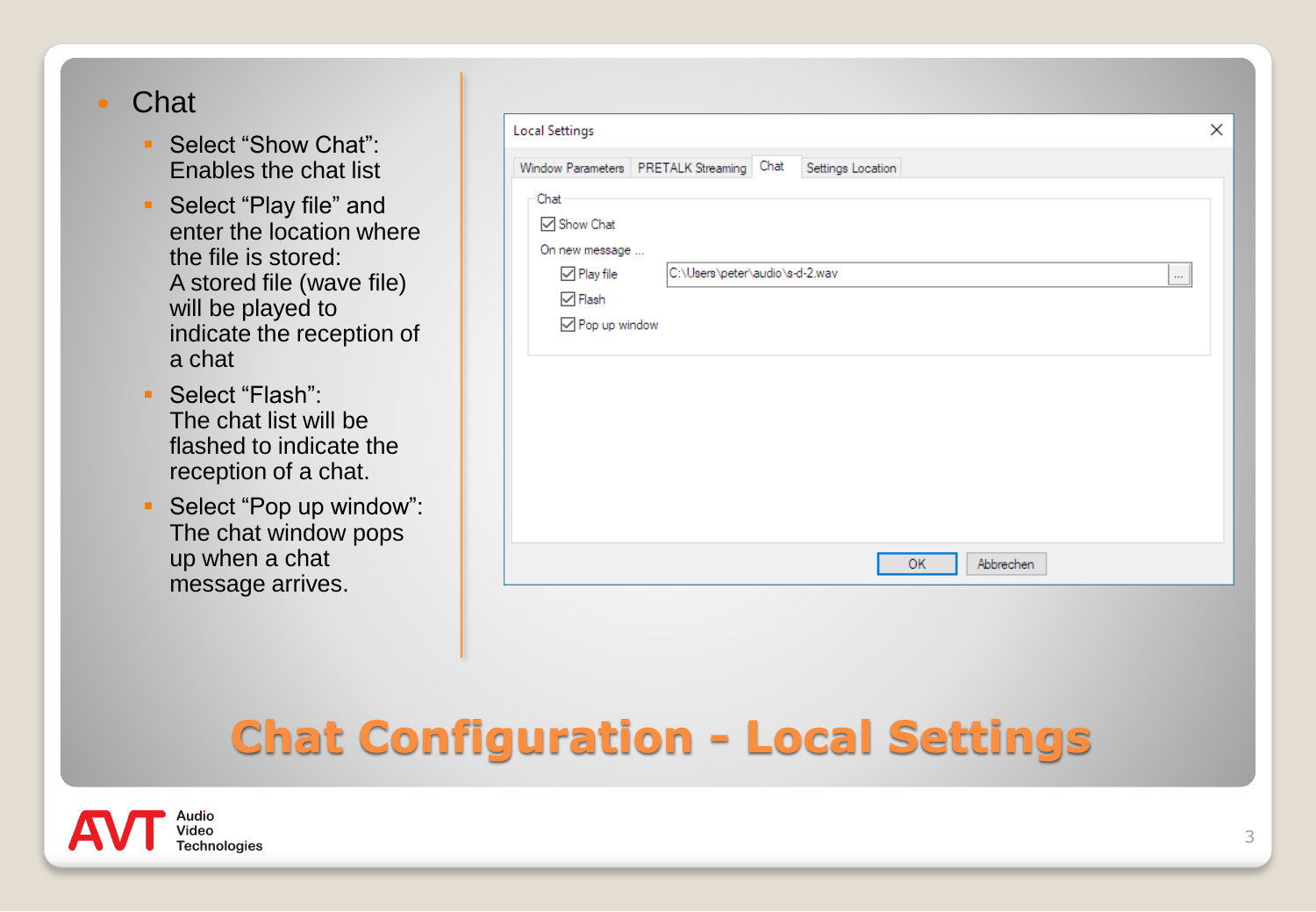#### • Mode & Audio Line

- **Extension of the Audio** Line assignment by a new column, denoted by Chat Name
- Chat Name
	- A chat name can be added to each control PC

| <b>E-Operation Settings</b>                                                                                                                       | Mode & Audio Line                                                                                                                                                                                               |                           |                                       |                              |                                                      |          |                         |                                      |              |                              |  |
|---------------------------------------------------------------------------------------------------------------------------------------------------|-----------------------------------------------------------------------------------------------------------------------------------------------------------------------------------------------------------------|---------------------------|---------------------------------------|------------------------------|------------------------------------------------------|----------|-------------------------|--------------------------------------|--------------|------------------------------|--|
| Mode & Audio Line<br><b>HOLD Signal</b><br>Remote Light Audio Assignm<br>Signal Processing<br>- Line Labels<br><b>Database</b><br>- Night Service | Mode<br>MON AIR Conference<br>PRE TALK Conference<br>Anonymous Calling<br>Operation Mode:<br>1 Studio: One Fader<br>ON AIR Sharing<br>Studio 1 first channel : $1 \times 6$ channels $\times$<br>Voice Disguise |                           |                                       |                              |                                                      |          |                         |                                      |              |                              |  |
| <b>DTMF Event Labels</b>                                                                                                                          |                                                                                                                                                                                                                 | Audio Line Assignment     |                                       |                              |                                                      |          |                         |                                      |              |                              |  |
| <b>E</b> GPIO<br>System Settings<br>General<br>Line Interface                                                                                     | Studio<br>1.                                                                                                                                                                                                    | Name<br>PRE 1             | Audio Line<br>PRE TALK Keypad 1       | Audio Interface<br>Handset 1 | $\overline{\phantom{a}}$                             | AES67 Rx |                         | No Input Alam   ON AIR Access  <br>⊽ | Custom Label | Chat Name                    |  |
| VolP (LAN/SIP)                                                                                                                                    | 1                                                                                                                                                                                                               | PRE <sub>2</sub>          | PRE TALK Keypad 2                     | Handset 2                    | $\overline{\phantom{a}}$                             |          |                         | ⊽                                    |              |                              |  |
| Audio Interface<br>AFS67                                                                                                                          | 1.                                                                                                                                                                                                              | PRE3                      | PRE TALK PC 1                         | AES/EBU 2 Left               | $\overline{\phantom{a}}$                             |          | $\overline{\mathbf{v}}$ | ⊽<br>⊽                               |              | moderator<br>PC <sub>2</sub> |  |
| <b>LAN</b> Interface                                                                                                                              | 1.<br>1.                                                                                                                                                                                                        | PRE 4<br>PRE <sub>5</sub> | PRE TALK PC 2<br><b>PRE TALK PC 3</b> | not used<br>not used         | $\overline{\phantom{a}}$<br>$\overline{\phantom{0}}$ |          |                         | $\overline{\mathbf{v}}$              |              | PC3                          |  |
| <b>VLAN</b>                                                                                                                                       | 1                                                                                                                                                                                                               | PRE 6                     | <b>PRE TALK PC 4</b>                  | not used                     | $\overline{\phantom{0}}$                             |          |                         | $\overline{\mathbf{v}}$              |              | PC4                          |  |
| <b>DHD Audio Matrix</b>                                                                                                                           | 1                                                                                                                                                                                                               | PRF 7                     | PRE TALK PC 5                         | not used                     | $\overline{\phantom{0}}$                             |          |                         | $\overline{\mathbf{v}}$              |              | PC <sub>5</sub>              |  |
| Ember+                                                                                                                                            | 1                                                                                                                                                                                                               | PRF 8                     | PRE TALK PC 6                         | not used                     | $\overline{\phantom{0}}$                             |          |                         | ⊽                                    |              | PC <sub>6</sub>              |  |
| Remote Light Protocol<br>SNMP                                                                                                                     | $\overline{1}$                                                                                                                                                                                                  | PRE 9                     | PRE TALK PC 7                         | IP Audio Stream 1            |                                                      |          |                         | ⊽                                    |              | screener                     |  |
| - Quick Dials                                                                                                                                     | 1                                                                                                                                                                                                               |                           | PRE 10 PRE TALK PC 8                  | not used                     | ►                                                    |          |                         | ⊽                                    |              | PC <sub>8</sub>              |  |
| Date and Time                                                                                                                                     | 1                                                                                                                                                                                                               | AIR <sub>1</sub>          | ON AIR                                | AES/EBU 1 Left               | $\overline{\phantom{a}}$                             |          | $\overline{\mathbf{v}}$ |                                      |              |                              |  |
| - Login                                                                                                                                           | 1                                                                                                                                                                                                               | <b>HLD</b>                | HOLD/Monitoring                       | not used                     | ≂                                                    |          |                         |                                      |              |                              |  |
|                                                                                                                                                   | 1                                                                                                                                                                                                               | AIR <sub>2</sub>          | ON AIR 2                              | AES/EBU 1 Right              |                                                      |          | ⊽                       |                                      |              |                              |  |
|                                                                                                                                                   | Caution: Invalid settings are red!<br>Settings for this client have dark gray background colour.                                                                                                                |                           |                                       |                              |                                                      |          |                         |                                      |              | Default Settings             |  |

### **Chat Configuration – Mode & Audio Line**

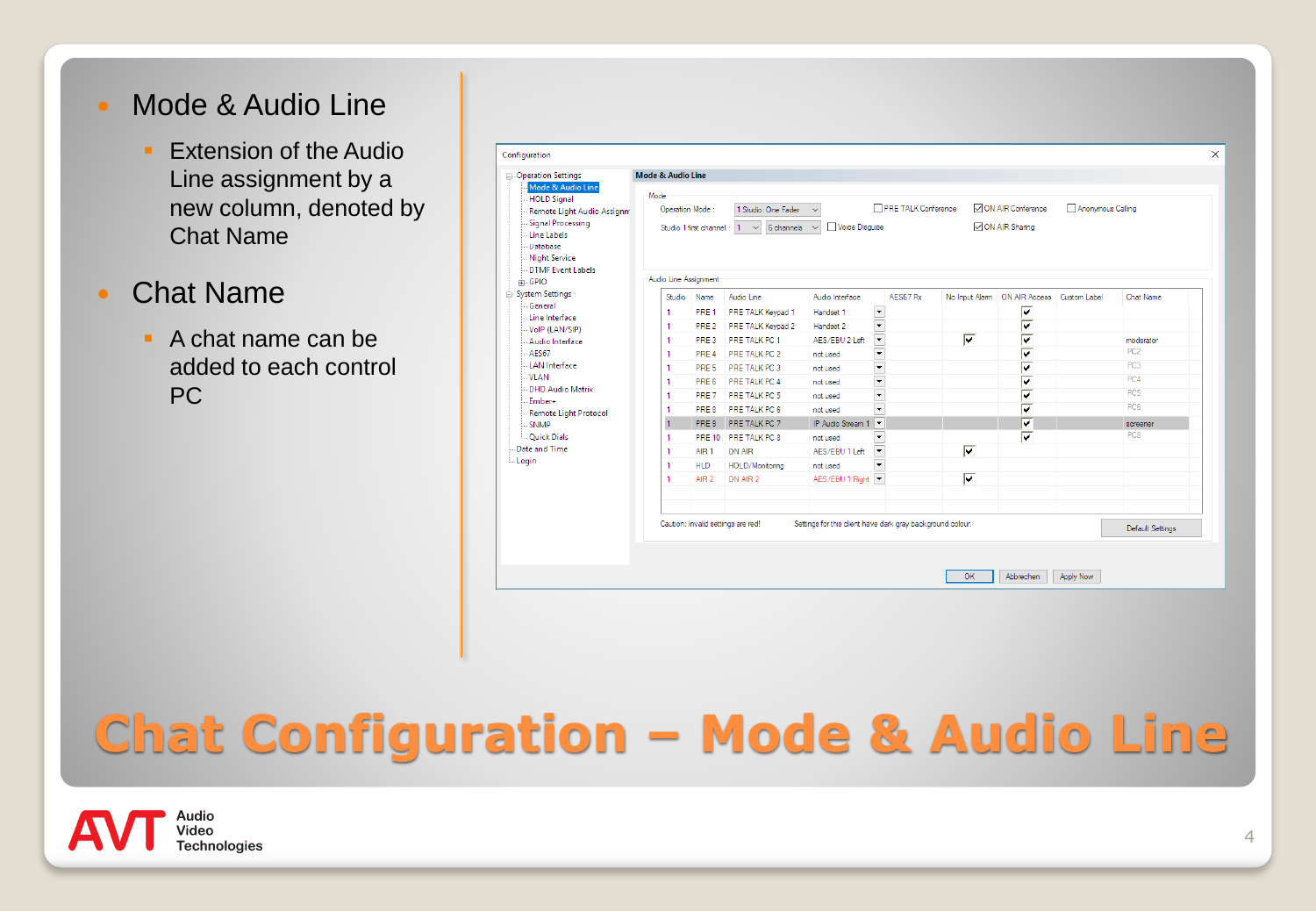- Activation of the chat list by
	- **Selecting SHOW LISTS**
	- **•** Selecting the list name until "CHAT" is indicated
- Content of the chat list
	- **Entering of a message in** the input box
	- **Response is indicated with** date and PC name



### **Display of Chat List (1)**

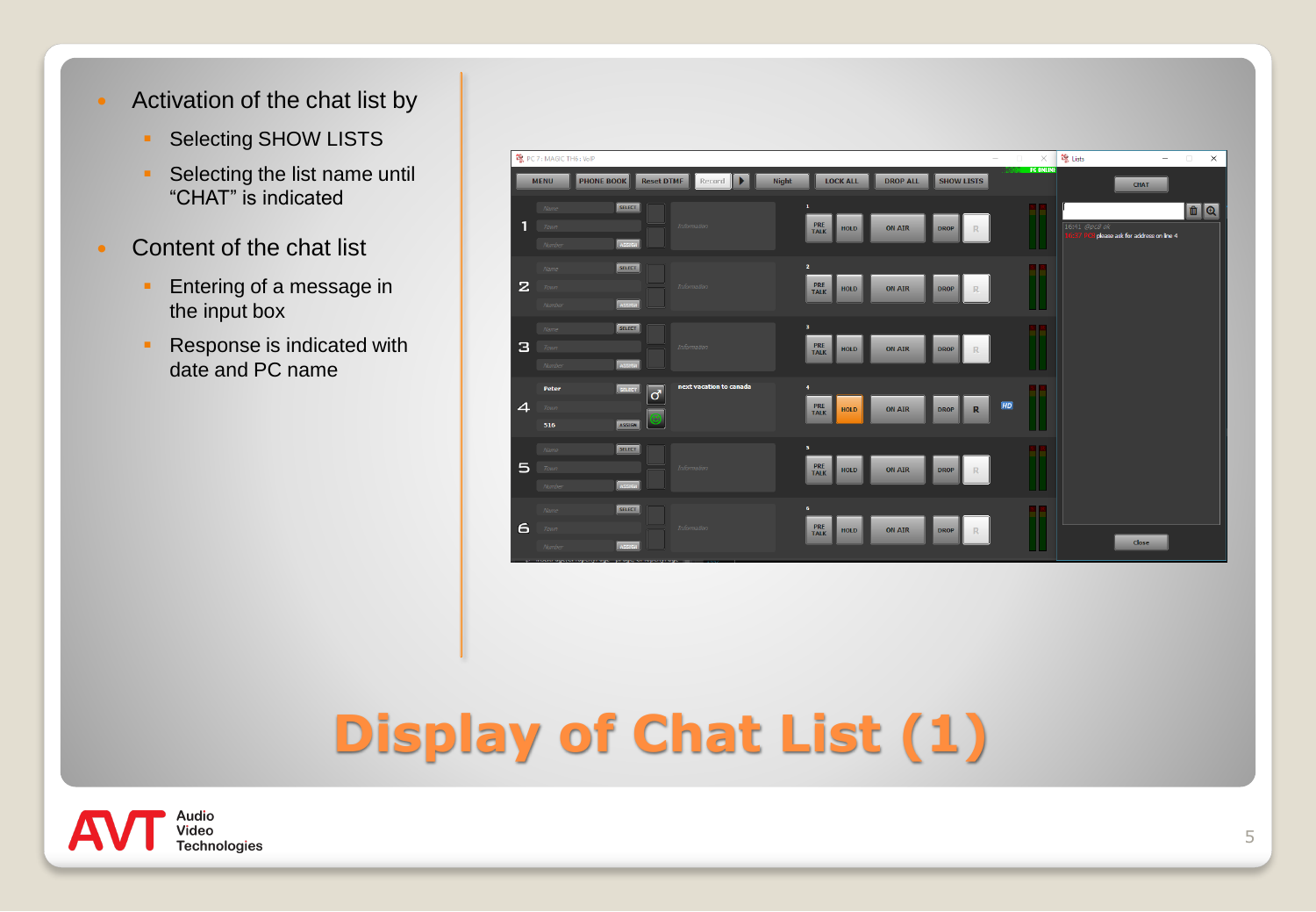- Size of chat list
	- **The size of the chat list can** be adjusted
- Location of chat list
	- **•** Free positioning of the chat list



### **Display of Chat List (2)**